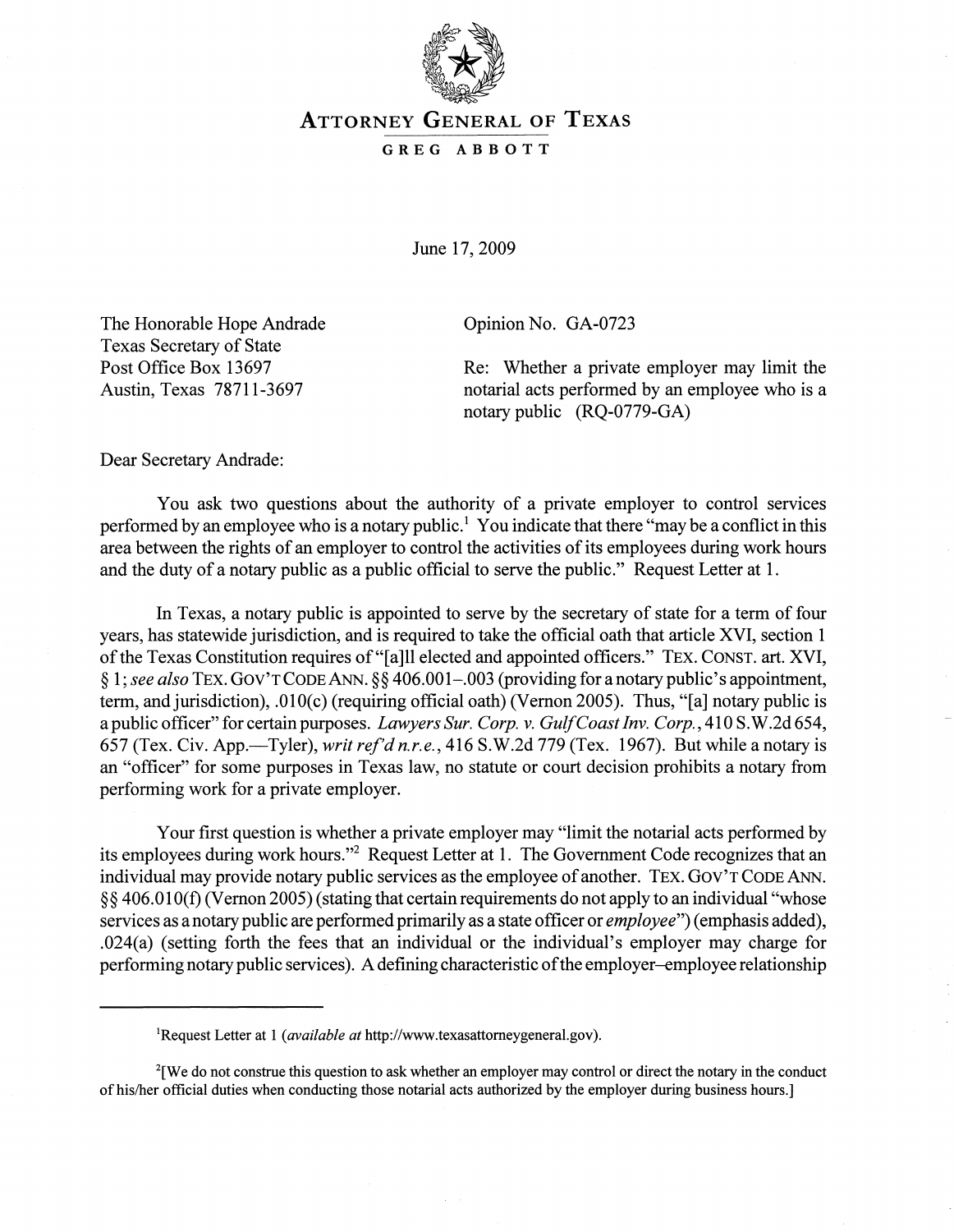under the common law is that an "employer has the right to control the progress, details, and methods of operations of the work. [] The employer controls not merely the end sought to be accomplished, but also the means and details of its accomplishment." *Limestone Prods. Distrib., Inc. v. McNamara,* 71 S.W.3d 308, 312 (Tex. 2002) (setting forth the test to distinguish an employee from an independent contractor) (citing *Thompson* v. *Travelers Indem. Co.,* 789 S.W.2d 277,278 (Tex. 1990)). Thus, under the common law, an employer determines, and may accordingly limit, the activities undertaken by the employee during working hours.

Chapter 406 of the Government Code does not purport to alter this aspect of the common-law employer-employee relationship, nor does it mandate when or to whom notaries public must offer their services. While we have found neither case law nor a Texas attorney general opinion that addresses your specific inquiry, we believe that by reconciling chapter 406 with the common law, a court would conclude that an employer may limit the notarial acts performed by its employees during working hours. *Cf* 30 Okla. Op. Att'y Gen. 127 (2000) at 2 (advising that under Oklahoma law, an "employer [may] prohibit [a] notary from performing notarial acts for anyone other than the employer while at work.").

You next ask whether an employer may "retain the notary materials of an employee upon termination of employment," including the notary's seal and record book. Request Letter at 2. As you observe, "[a]lthough an employer may pay for the bond, application and notary materials, the individual who has been commissioned as a notary public is responsible for properly affixing the seal to authenticate his notarial acts, maintaining the notary record book, and making it available to the public." *Id.* Neither the notary statutes, nor any published case that we have found, specifically addresses the matter of the disposition of the book and seal when a notary public changes employment. Chapter 406 of the Government Code, however, provides for commissioning individual applicants, not their employers, as notaries public. An applicant must provide personal information to the secretary of state, such as name and address, date of birth, and social security number. TEX. GOV'T CODE ANN. § 406.005(a) (Vernon 2005). When the applicant qualifies as a notary, the secretary of state furnishes the applicant with the applicant's commission and with relevant materials and sample forms. *Id* § 406.008. The notary public seal of office must be personalized with the name of the individual and the date the individual's commission expires. *Id.*  § 406.013. Because a notary is commissioned *as an individual,* without reference to the person's employer, chapter 406 suggests that an employer may not take possession of or transfer that individual's commission, book, and seal upon termination of the individual's employment.

Additionally, chapter 406 imposes a duty on a notary public, without reference to employment, to "authenticate all official acts with the seal of office," to "keep in a book a record of each instrument notarized," and to "provide a certified copy of any record in the notary public's office to any person requesting the copy." *Id.* §§ 406.013(a) (Vernon 2005), 406.014(a)–(c) (Vernon Supp.2008). Because, as we have noted, a notary is appointed for a term of years without reference to employment status, chapter 406 suggests that a commissioned notary may continue to use the notary's book and seal after leaving the employment of an entity, even though that entity may have paid the notary's application fee.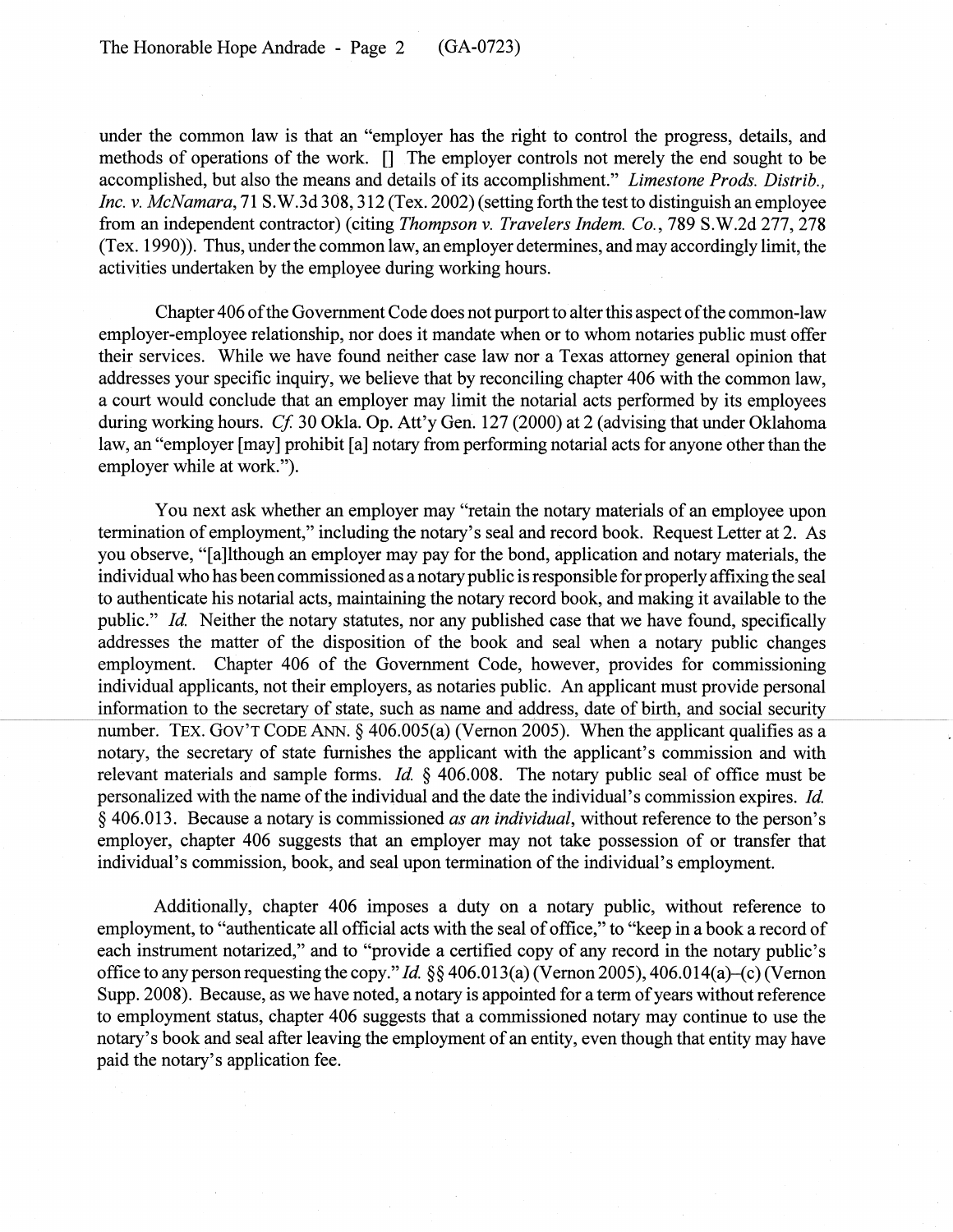Moreover, chapter 406 characterizes "the record books and public papers" of a notary public as "belonging to the *office* of the notary public" rather than to the individual or the individual's employer. *Id.* § 406.022 (Vernon 2005) (emphasis added). Furthermore, the chapter expressly states that "[e]ntries in the notary's book are *public* information." *Id* § 406.014(b) (Vernon Supp. 2008) (emphasis added). Ultimately, upon vacancy of the office of notary public, the office's record books and public papers must be deposited in the county clerk's office. *Id.* These provisions provide additional evidence that even though the employer may have paid an employee's bond and application fees, the employer is not the owner of the record book and public papers from the employee's services as notary public. Construing chapter 406 as a whole, we conclude that a court would likely determine that an employer may not retain the notary records and seal of an employee who is a notary public upon termination of employment.

We also note that another provision of the notary statutes directs the "secretary of state [to] adopt rules necessary for the administration and enforcement of this subchapter," provided that the "rules be consistent with the provisions" of the subchapter. *Id* § 406.023 (Vernon 2005). Texas law thus furnishes the secretary of state with the means to implement the notary statutes and to specify the details of the disposition of a notary's book and seal.